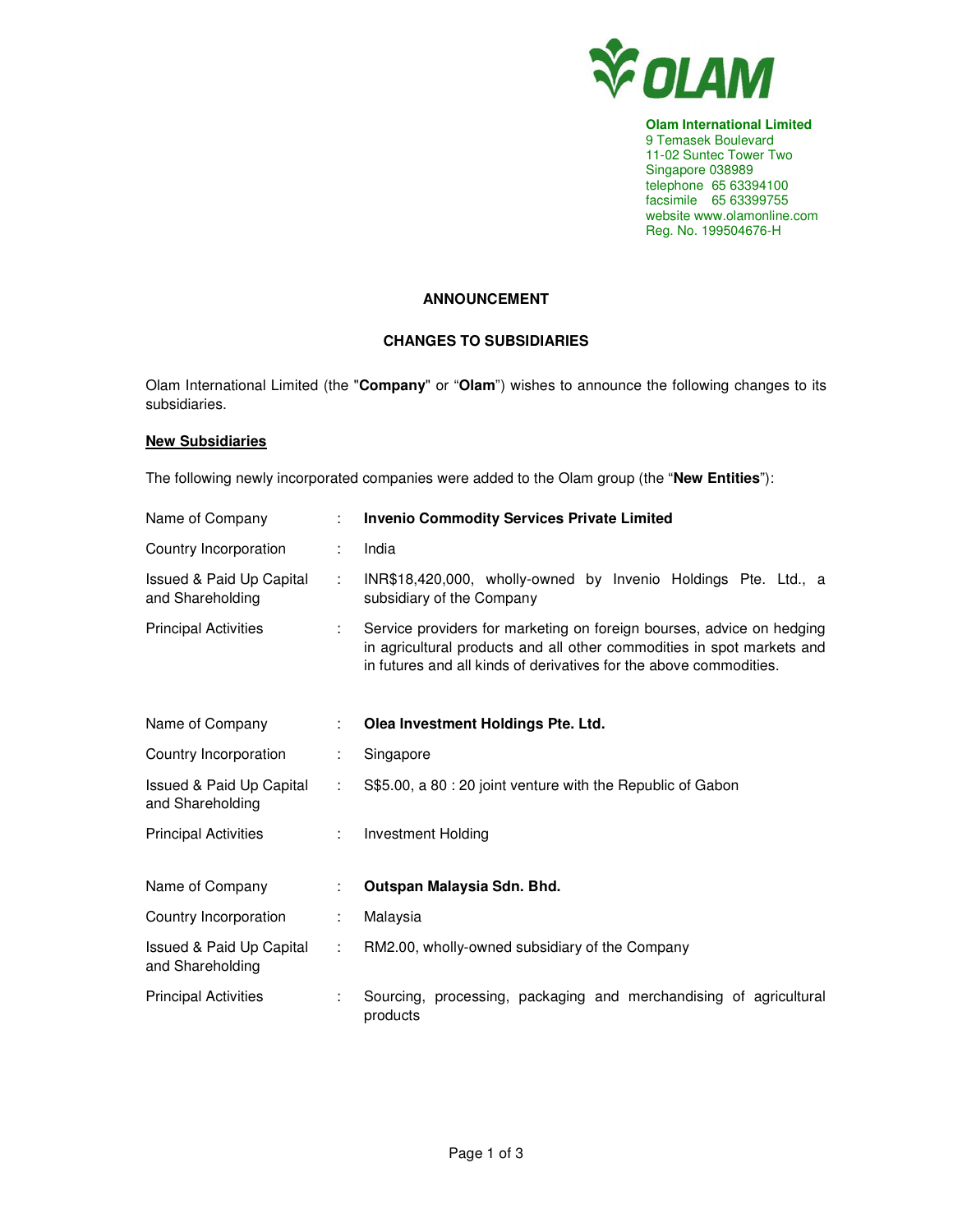

| Name of Company                              |               | <b>Caraway Investment Co. Ltd</b>                                                         |
|----------------------------------------------|---------------|-------------------------------------------------------------------------------------------|
| Country Incorporation                        |               | Sudan                                                                                     |
| Issued & Paid Up Capital<br>and Shareholding | ÷             | US\$300,000, wholly-owned subsidiary of the Company                                       |
| <b>Principal Activities</b>                  |               | Sourcing, processing, packaging and merchandising of agricultural<br>products             |
| Name of Company                              | t.            | Olam (Cambodia) Limited                                                                   |
| Country Incorporation                        | ÷             | Cambodia                                                                                  |
| Issued & Paid Up Capital<br>and Shareholding | ÷             | US\$1,000, wholly-owned subsidiary of the Company                                         |
| <b>Principal Activities</b>                  | $\mathcal{L}$ | Plantation, sourcing, processing, packaging and merchandising of<br>agricultural products |
| Name of Company                              | ÷             | <b>Outspan Ecuador S.A.</b>                                                               |
| Country Incorporation                        | ÷             | Ecuador                                                                                   |
| Issued & Paid Up Capital<br>and Shareholding | ÷             | US\$50,000, wholly-owned subsidiary of the Company                                        |
| <b>Principal Activities</b>                  |               | Sourcing, processing, packaging and merchandising of agricultural<br>products             |

# **Members' Voluntary Liquidation of Olam Wilmar Investment Holdings Pte. Ltd.**

Further to the announcement dated 30 June 2010 on the commencement of members' voluntary liquidation of Olam Wilmar Investment Holdings Pte. Ltd. ("OWIH") in June 2010, the aforesaid direct 50% owned associated company of Olam was dissolved in April 2011.

Submitted by:

Sridhar Krishnan Executive Director

18 April 2011